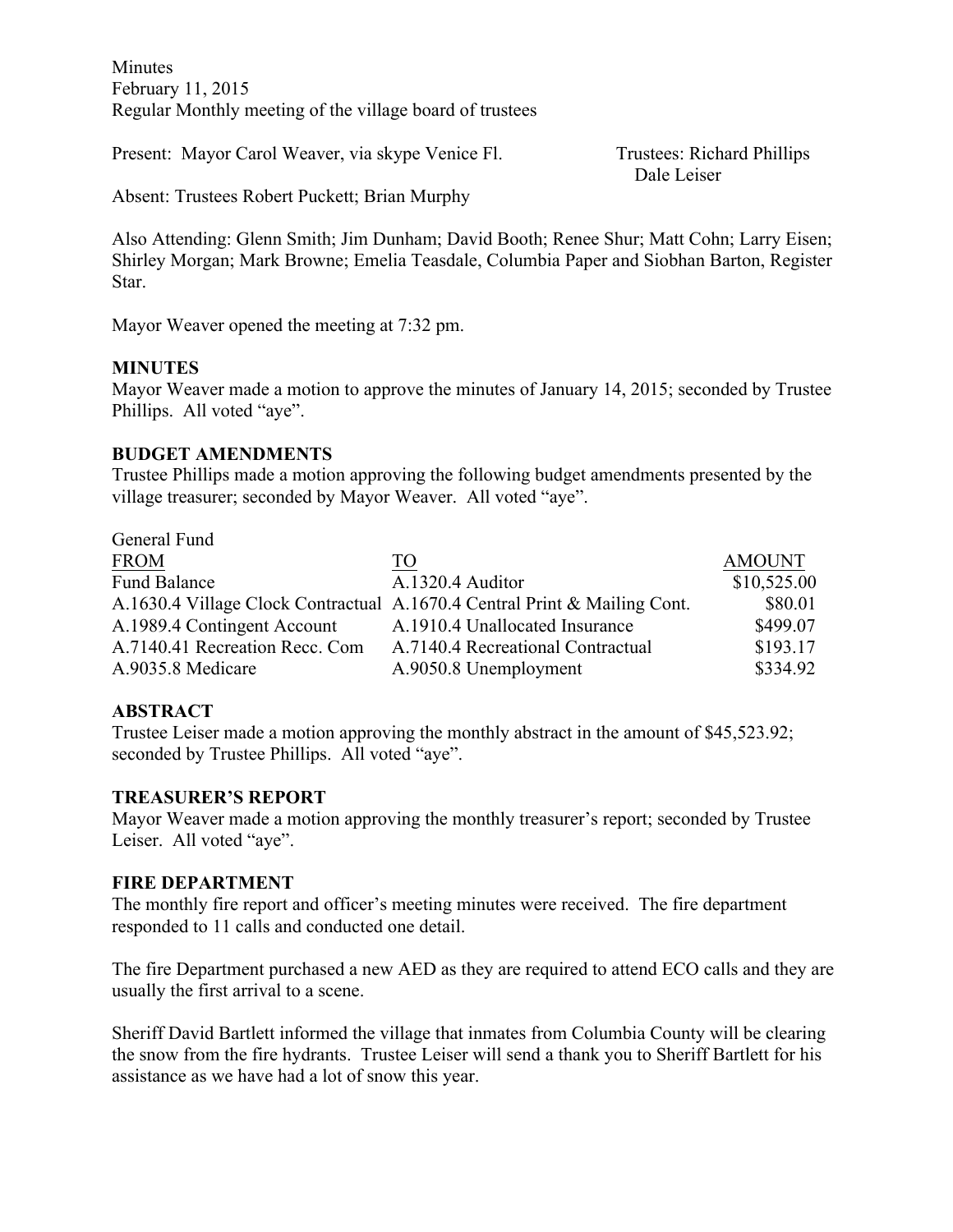## **DPW**

Water Department-Dale was considering purchasing a special GPS program that would locate and map out where the village hydrants and valves are located. Due to the unexpected work on the pumps he will request the purchase in next year's budget.

Dave's monthly report consisted of handling snow, snow and more snow. There have been nine storms this month the village DPW has used 111 tons of salt. In between the storms they have worked on broken equipment or preparing for the next storm.

### **CODE ENFORCEMENT OFFICER**

The CEO/ZEO's monthly report was received with \$470.00 of permit fees collected.

3 Church St-Chase Bank paid the village tax bill on 3 Church Street. Glenn notes that their payment of the taxes confirms they are taking responsibility of the property. Glenn will send Chase Bank a letter notifying them of the violations on the property.

### **ZONING BOARD**

No meeting held.

### **PLANNING BOARD**

No meeting held.

### **HISTORIC PRESERVATION COMMISSION**

The commission met to work on the solar panel guidelines.

### **ECOMOMIC DEVELOPMENT**

Berkshire Taconic Community Foundation Grant-Renee is requesting to apply for grant funds for the Kinderhook Business and Professional Association for the Farmer's Market. This is a grant the village applied for last year and received.

Mayor Weave made a motion approving Renee's request to apply for the grant funds; seconded by Trustee Leiser. All voted "aye".

Traffic-Renee met with Michael Jankowiak, Captain- Zone Commander, and village resident Stewart Peckner concerning the proposed speeding in the village. Mr. Jankowiak requested the troopers monitor and reports the speeding in the village. A troop car will also be parked outside the village hall in hopes of slowing traffic down. A letter will be sent to Mr. Peckner noting the results of the monitoring. Renee will keep the village board informed.

Lighting-Renee is requesting the village board consider a lighting program for local business/ residents in the business district. Previously, she gave the village board a copy of contract from another municipality (Parker Colorado Improvement Contract) to show how the program works. She would like the village board to consider placing \$500.00 per lighting project in the EDC budget for the next fiscal year.

Lighting Village Parking lot-Renee has contacted the Lighting and Research Center at RPI inquiring if their graduate students would be interested in providing a lighting plan for the village parking lot in the historic district.

Walking Tour Brochure-Renee will inquire if the KBPA would like to join together again in updating and printing of a new walking tour brochure.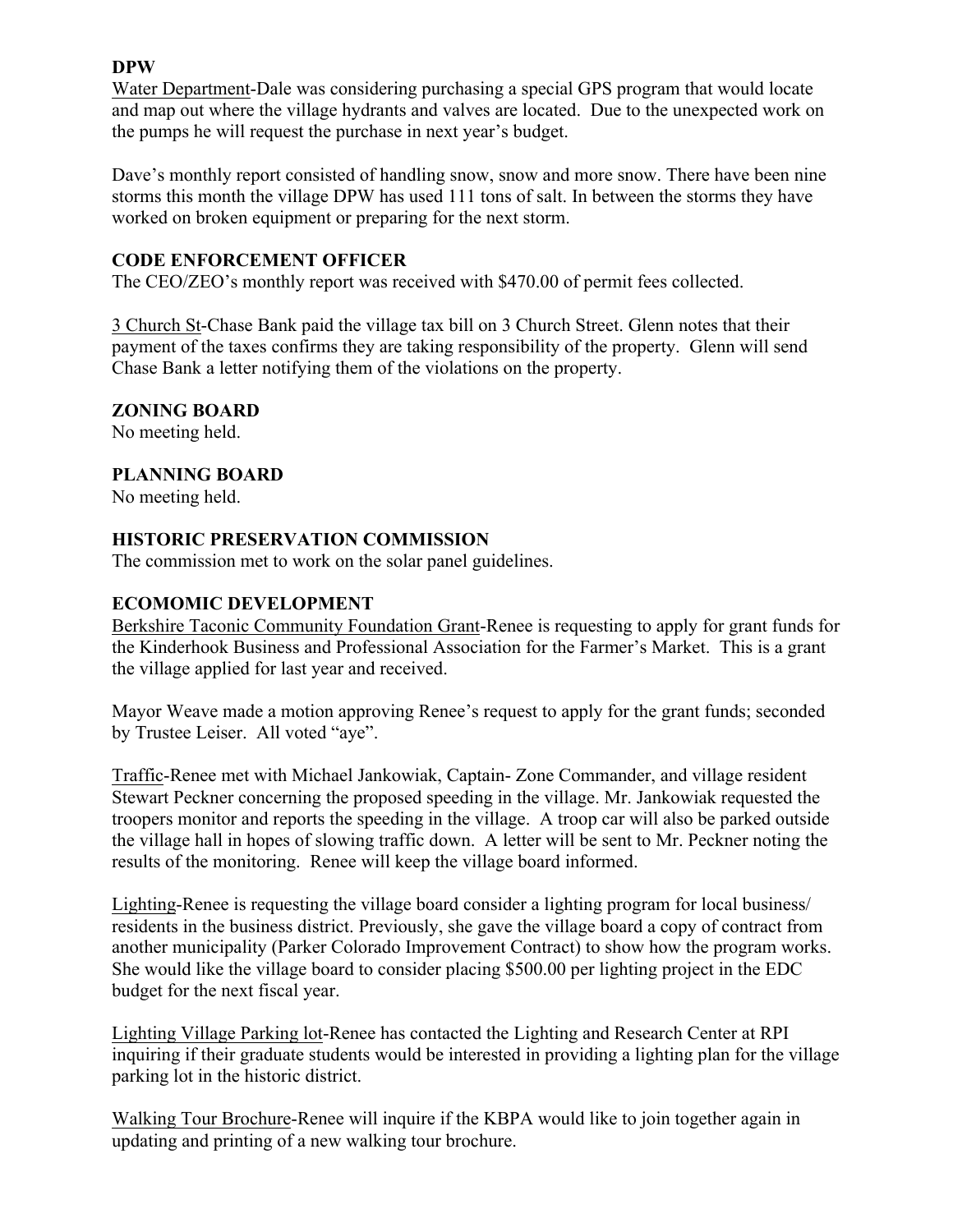## **VILLAGE HALL**

Village Hall Roof –mandatory pre-bid meeting on 2/17/2015 at 1:00 pm. Mayor Weaver requested Glenn and a village board member attend the pre-bid meeting. Trustee Phillips will attend the meeting.

## **UNPAID TAXES**

The village has \$6,714.01 of uncollated taxes for the 2014-2015 fiscal years. A second letter will be sent to the village residents with unpaid taxes.

## **WASTEWATER COLLECTION PROJECT**

The first utility billing of the wastewater went well the village has two unpaid accounts.

Jim noted several loose ends need to be addressed: filing of easements, updating of the as-builts but we are getting there.

# **SIDEWALK LINK PROJECT**

Jim is working on the closeout documentation he would like to finalize the project in this fiscal year.

# **APPLICATIONS**

Mayor Weaver made a motion approving the following applications pending insurance certificates; seconded by Trustee Phillips. All voted "aye".

- a. Lorraine Michaels requested the Village Hall  $2<sup>nd</sup>$  floor on March 14, 2015 from 6-10 pm to hold dance classes.
- b. Coarc is requesting a sign in the village square from 2/15/15-3/19/15 to promote their health fair.
- c. Fyfe's & Drumms are requesting village streets for a parade route on May 30, 2015 from 12:00-1:00 pm.
- d. KBPA is requesting to hold the following events in the village: the Farmer's Market on Saturday mornings starting May  $9<sup>th</sup>$  from 8:00 am-1:00 pm; Village Home and Garden show on April  $18^{th}$  from 9 am-4 pm; People's Day parade on July  $4^{th}$  from 11:30 am-1:00 pm; Food Truck Night on June  $25<sup>th</sup>$  and September  $24<sup>th</sup>$ ; Dancing in the Square on August  $1<sup>st</sup>$  with a rain date of August 8<sup>th</sup>; October fest on October 10<sup>th</sup> from 10 am-2 pm; Candle Lite Night on December  $4<sup>th</sup>$  from 5 pm-10 pm.

## **RECREATION COMMISSION**

The annual Easter Egg Hunt is scheduled for March 28, 2015 behind the Vanderpoel House.

The committee is working together to hold a movie night in the village hall  $2<sup>nd</sup>$  floor during the school break.

## **KBPA**

The annual social was held on February  $10<sup>th</sup>$  from 5-7 pm at the Flammerie.

## **TAXPAYER TIME**

Shirley Morgan said that there has been increased speeding on Rout 9. She stated that the Village needs an electronic sign showing the speed of cars and trucks. She said they have worked well in other municipalities to sow traffic. She stated they run between \$12,000 and \$15,000. She also requested the village not wait 24 hours after a snow storm to have the